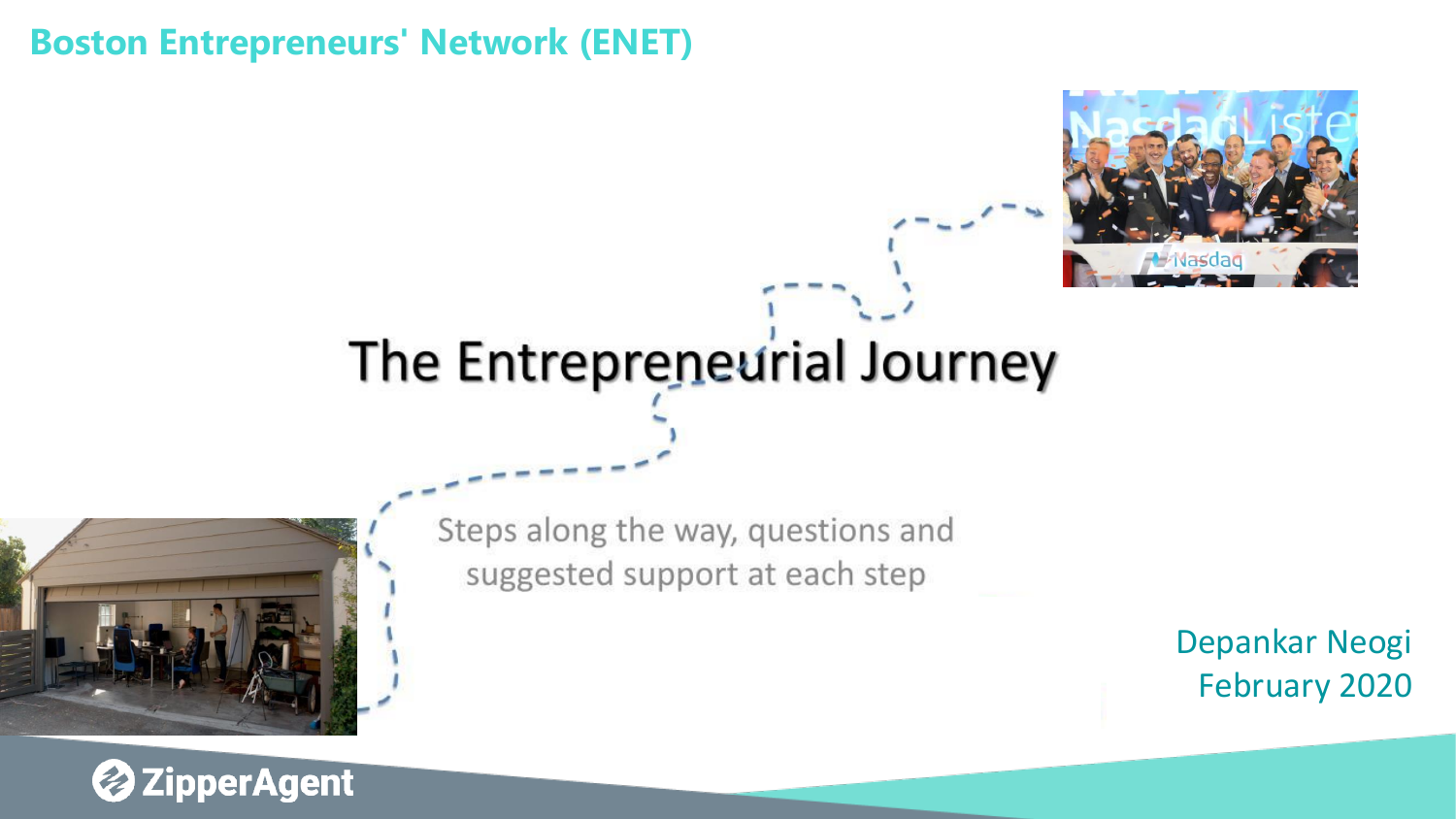# Idea to Revenue many detours and pivots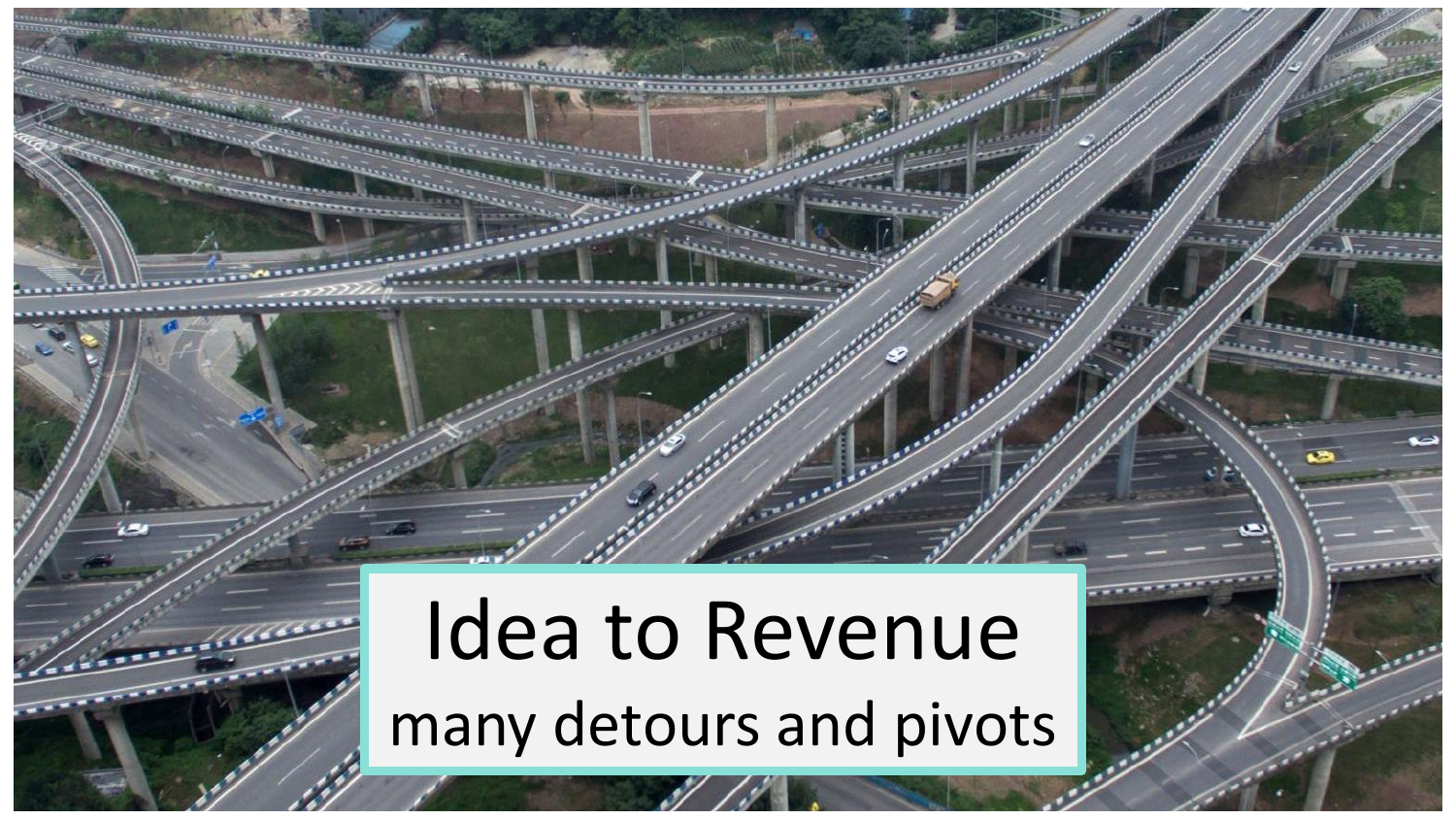## Joy of the Entrepreneurial Journey



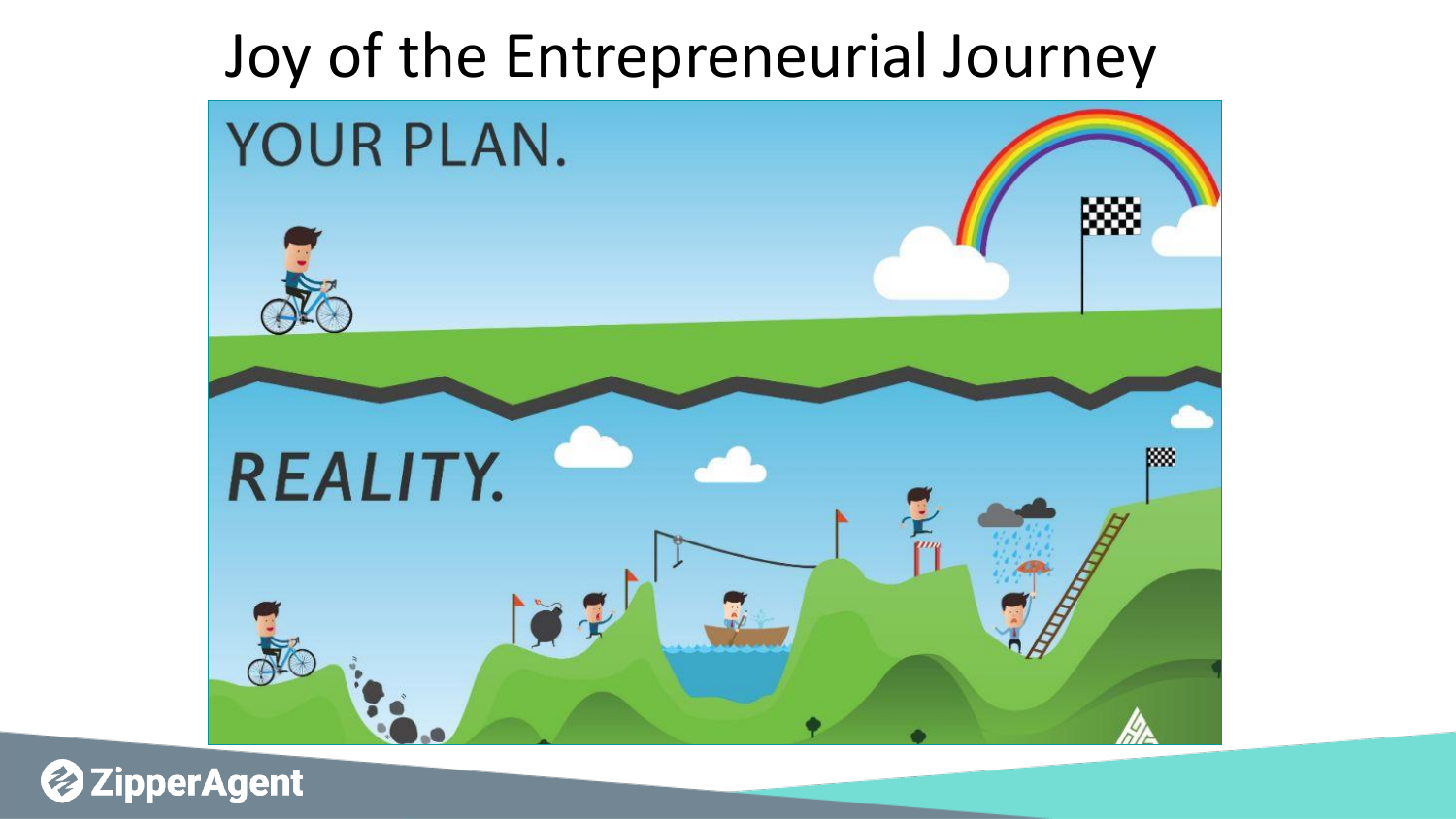# Three Phases of a Startup's Lifecycle

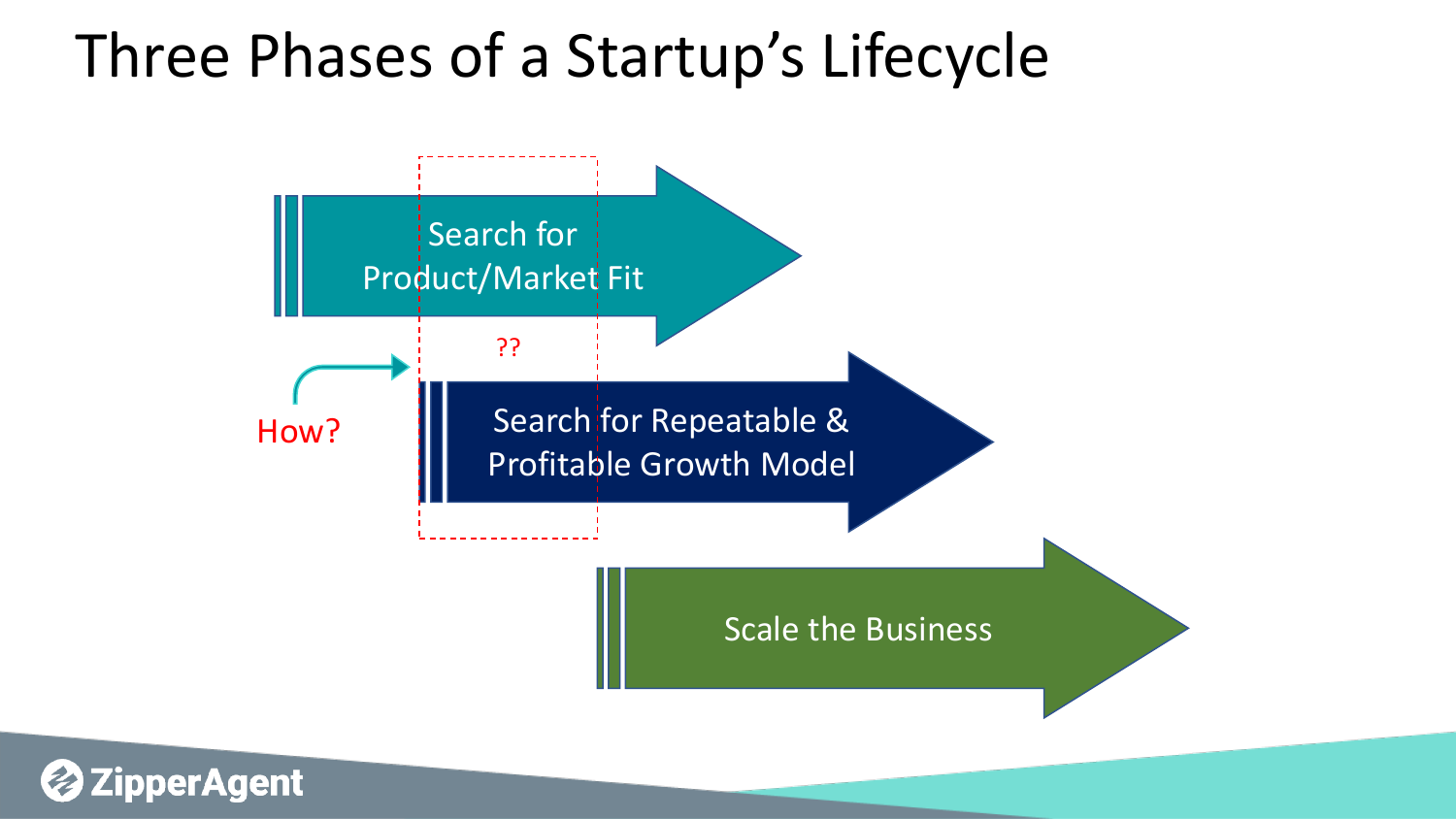# Product Market Fit – the MVP



perAgent

Three major factors for the success of any startup:

1. The team 2. The **product** 3. The **market**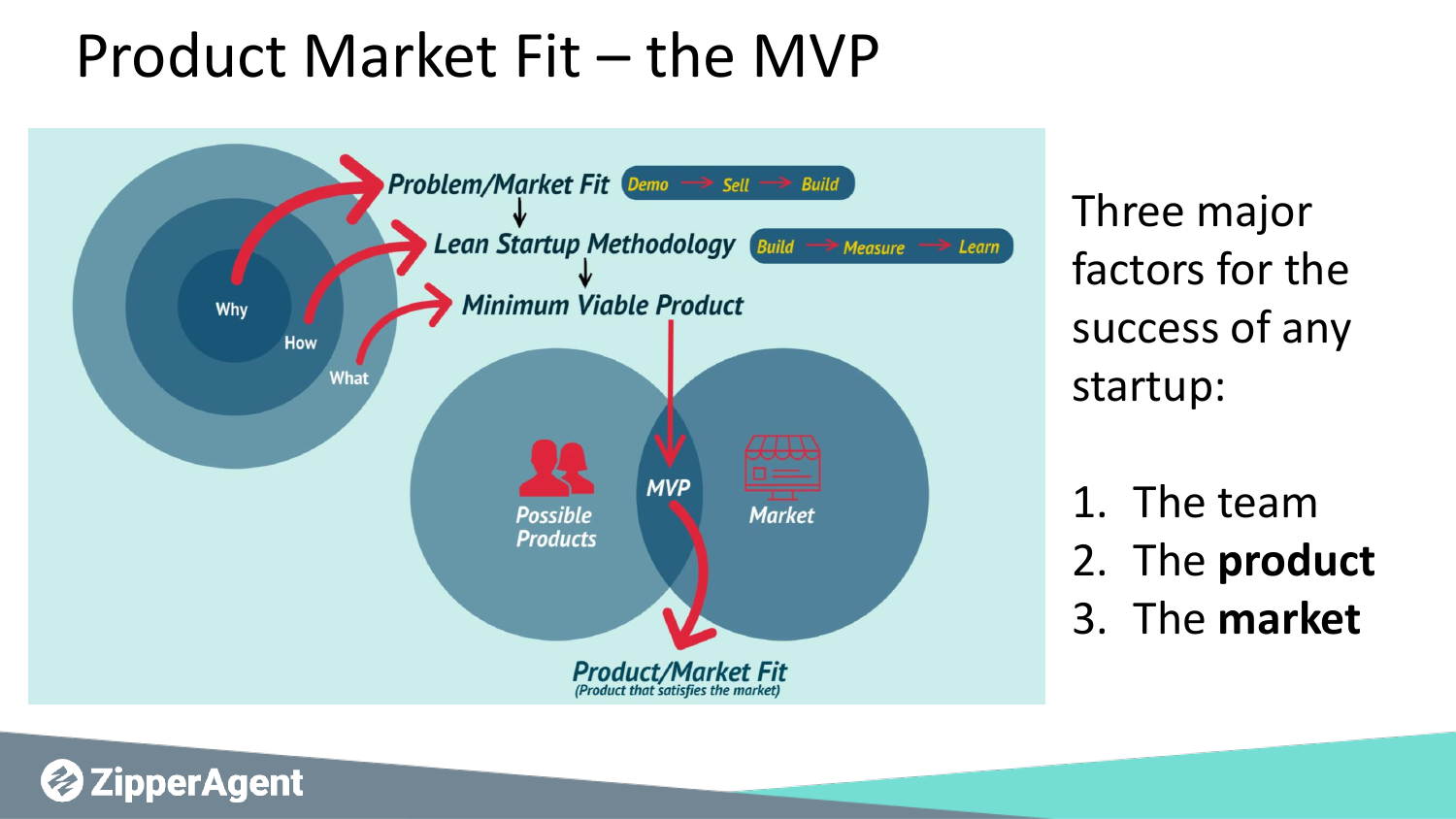# From MVP to Scale

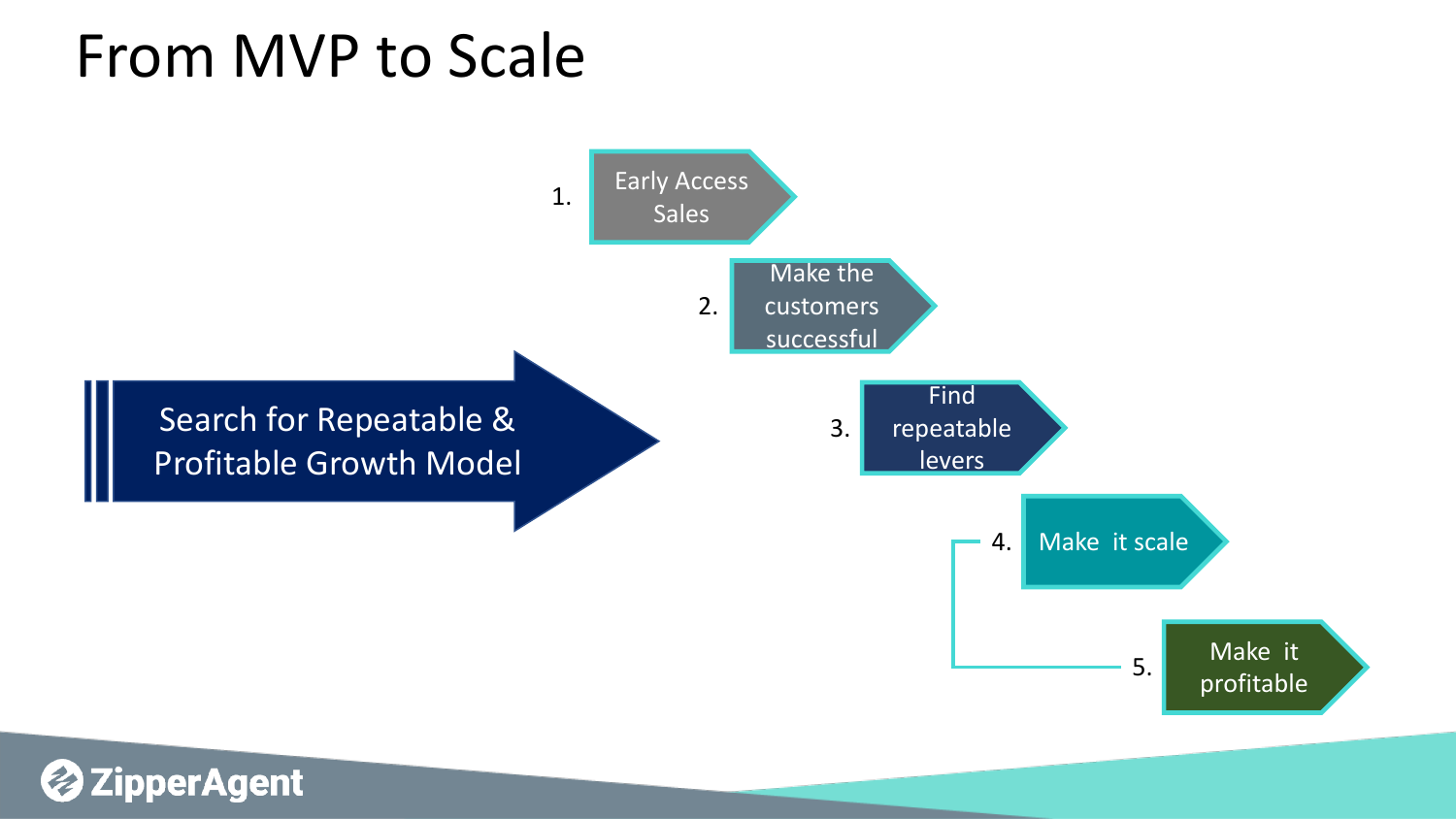# Pre-Success and Critical Moment

Early Access  $\begin{array}{c} \n\text{1.} \\
\text{Sales}\n\end{array}$ 

• You get **10 Unaffiliated**, Paying Customers.

• Not friends or friends of your investors, or your old coworkers or boss.

• 10 customers that Just Came in Through the Ether. A raw, unaffiliated, lead, that somehow found you on their own, kicked the tires, and now  $-$  is actually paying you. Every month.

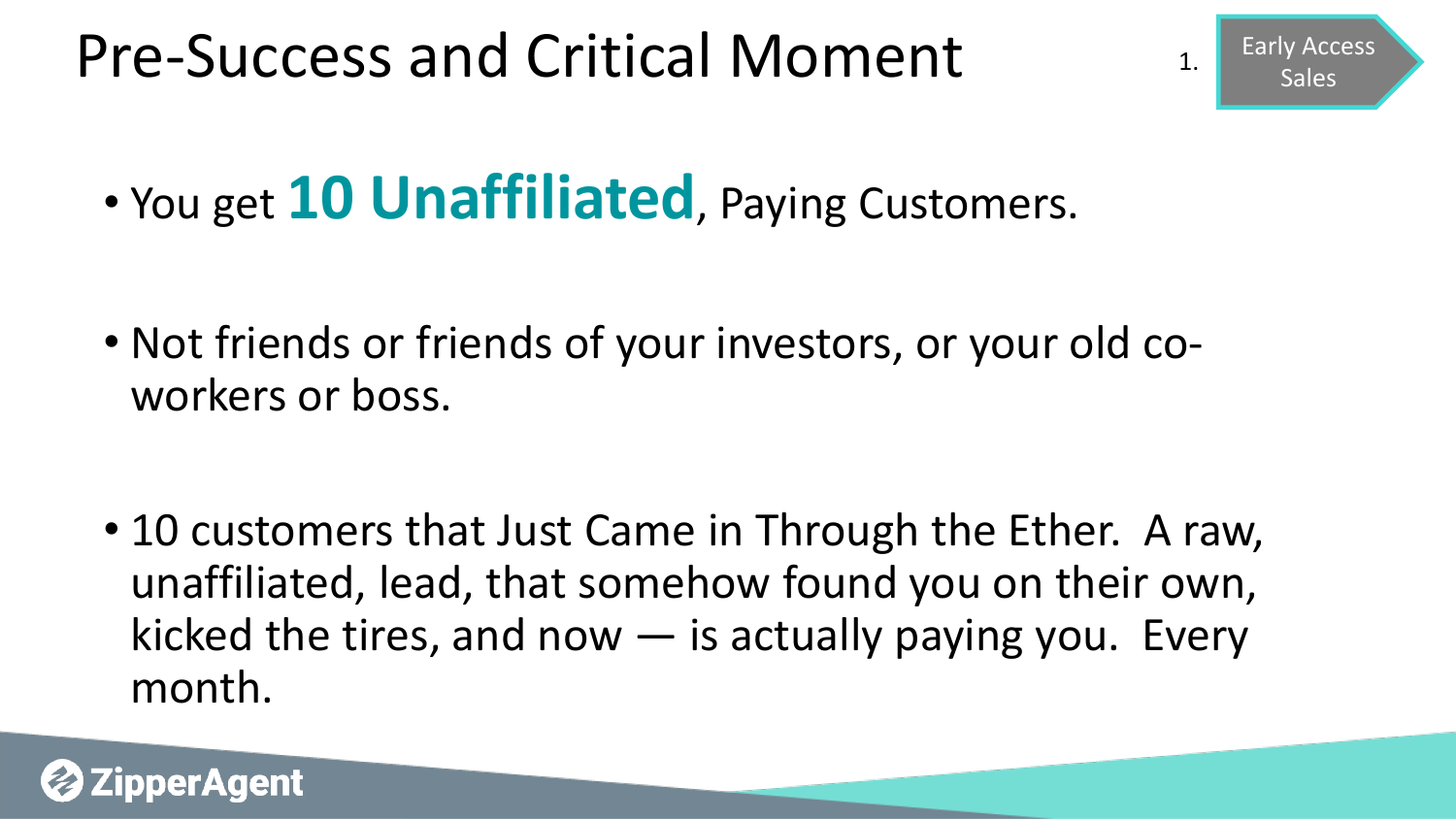# 10 Unaffiliated, Paying Customers

… is your first sign of pre-success because:

❑ From 10, you can definitely get to 20 … and then 100. And then keep doubling.

Make the

customers

3.

Find

repeatable

levers

successful

2.

 $\Box$  No one has ever heard of you and yet you still got these 10 customers.

❑ Third, it means you built something real. Something valued. Something you can build on.

10 customers will give you a roadmap, the path to 1000 more. Now you have a **Minimum Sellable Product.** 

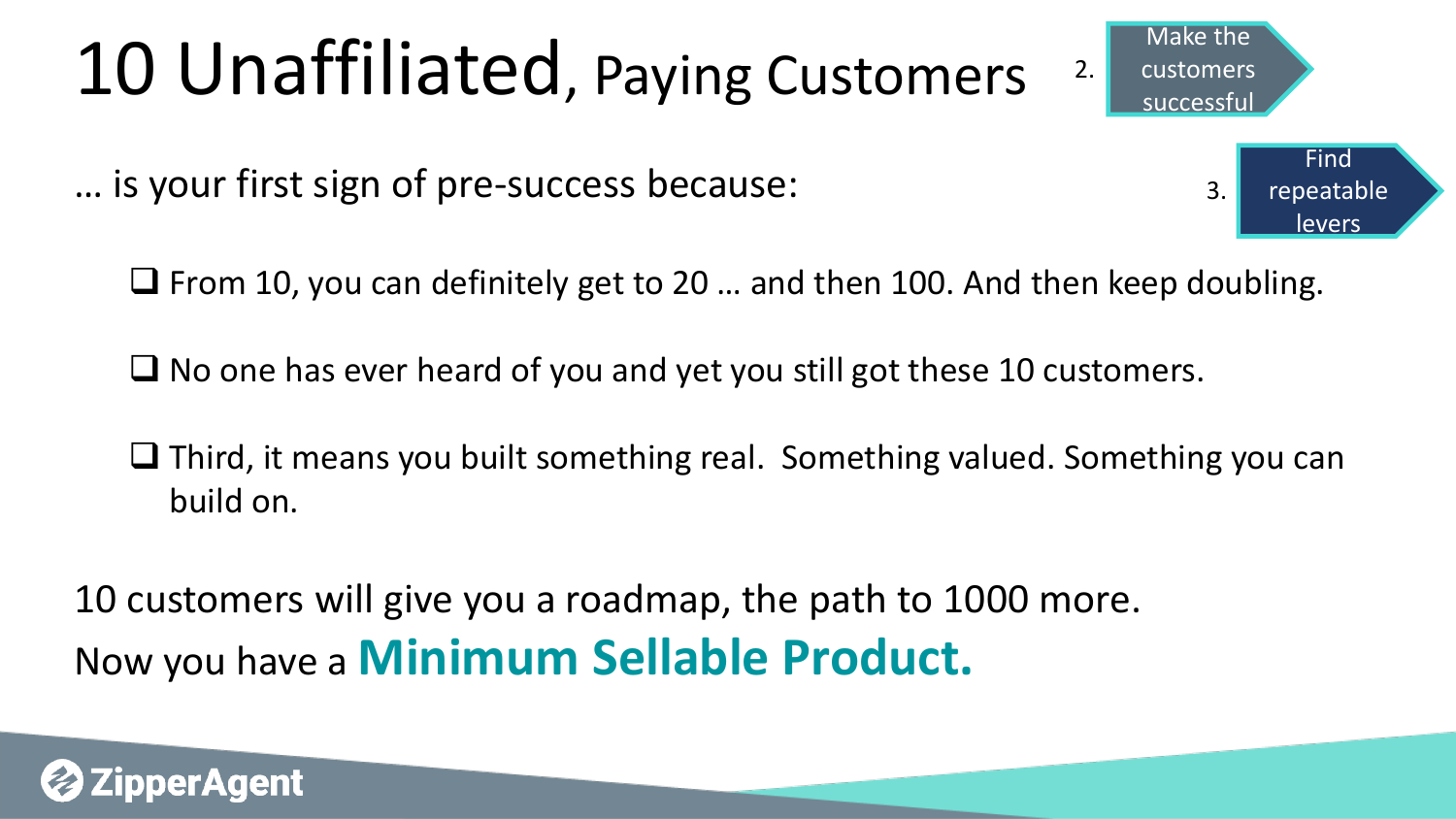# Reacting to Customer's Feedback

- Don't take all their advice but listen carefully.
- Don't get distracted from the big picture.
- Early feedback will be transformative.
- It can guarantee your success.

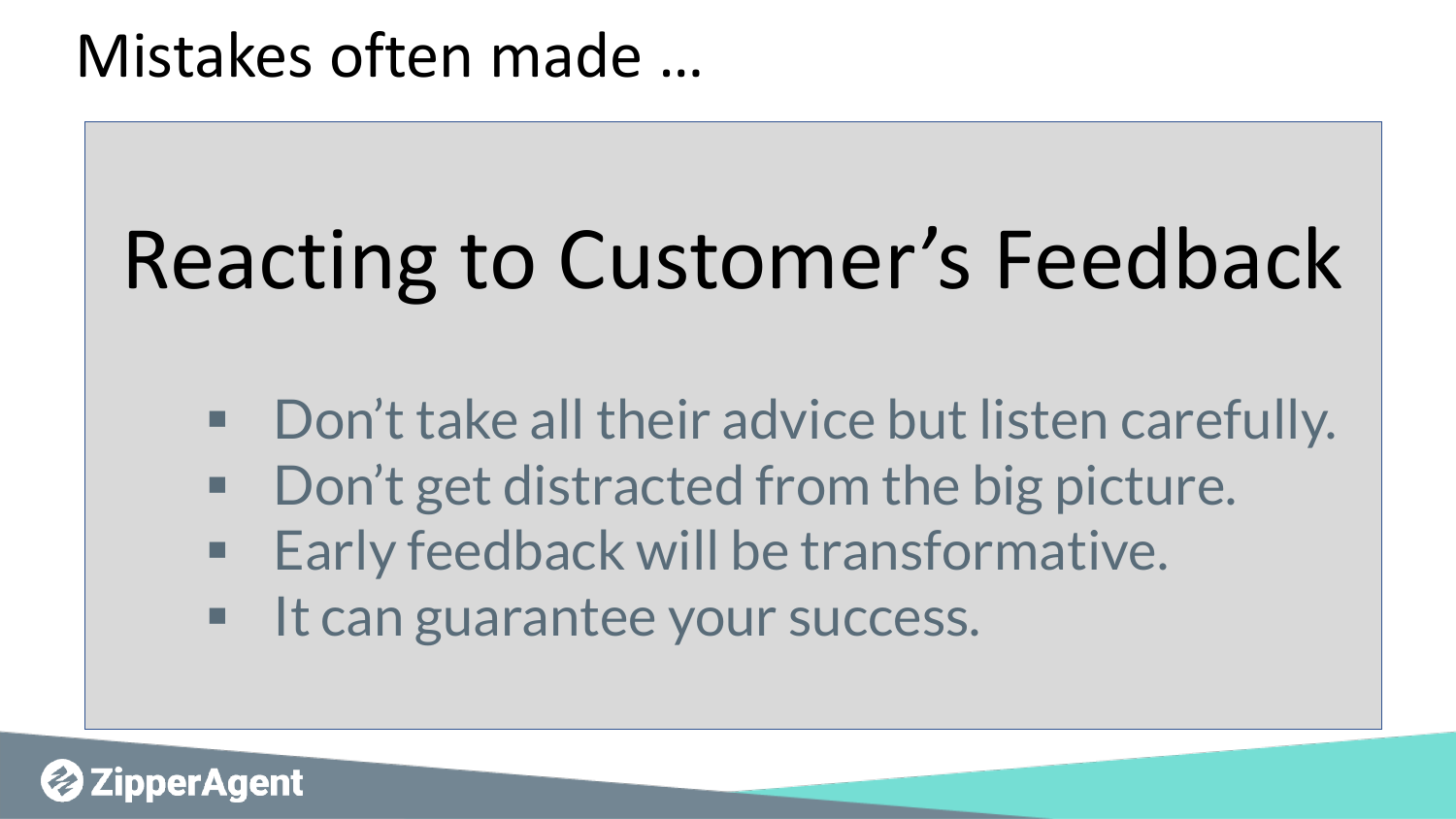# Why Build a Strong Brand?

A valuable brand creates an **emotional connection** and delivers return for the company on two dimensions:

- 1. Charge a premium price
- 2. Add more volume or market share



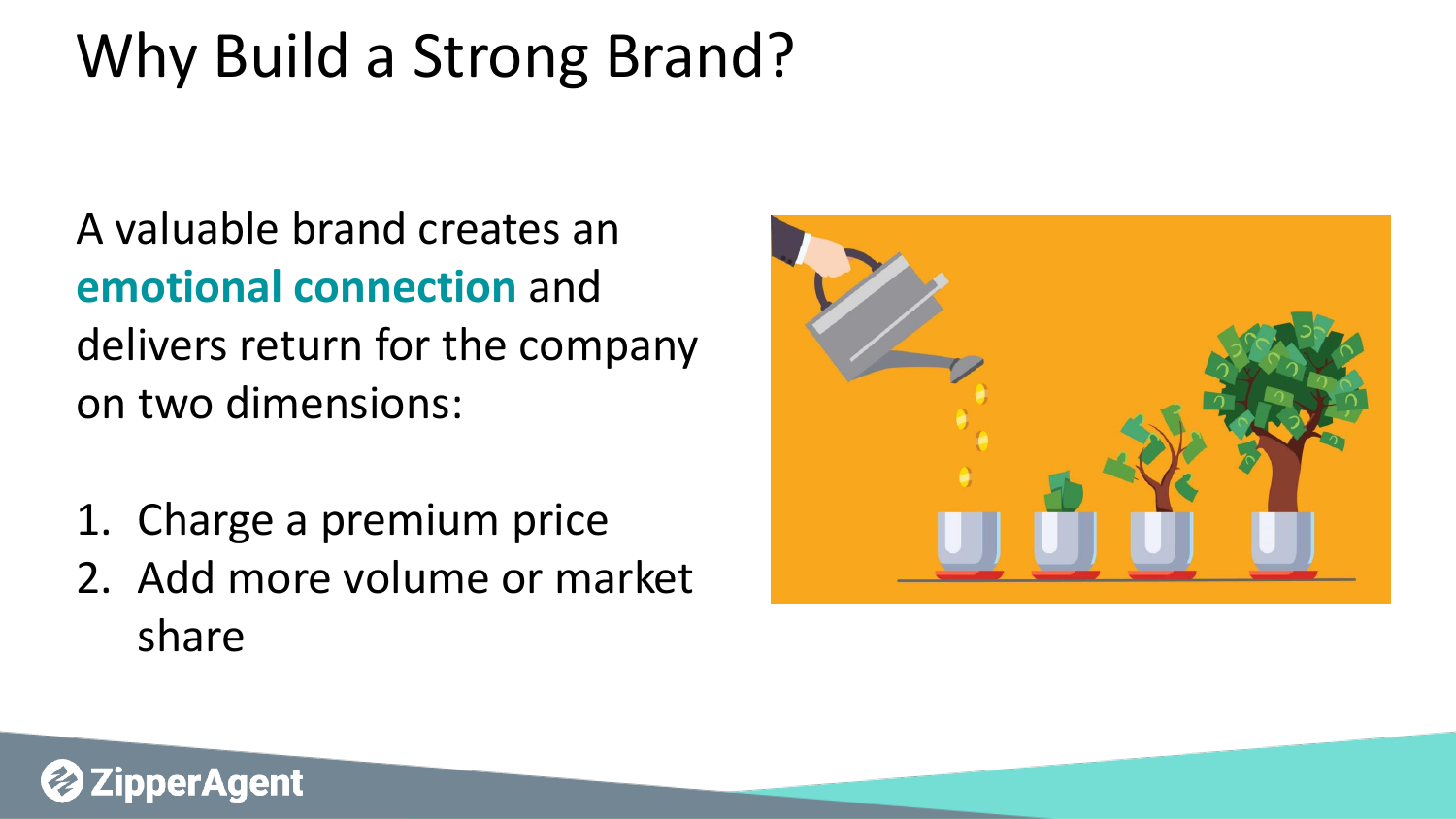# Building a Predictable Selling Machine

#### **CONTENT MARKETING SALES FUNNEL**



#### Metrics: MQL-> SQL -> Prospect-> Closed

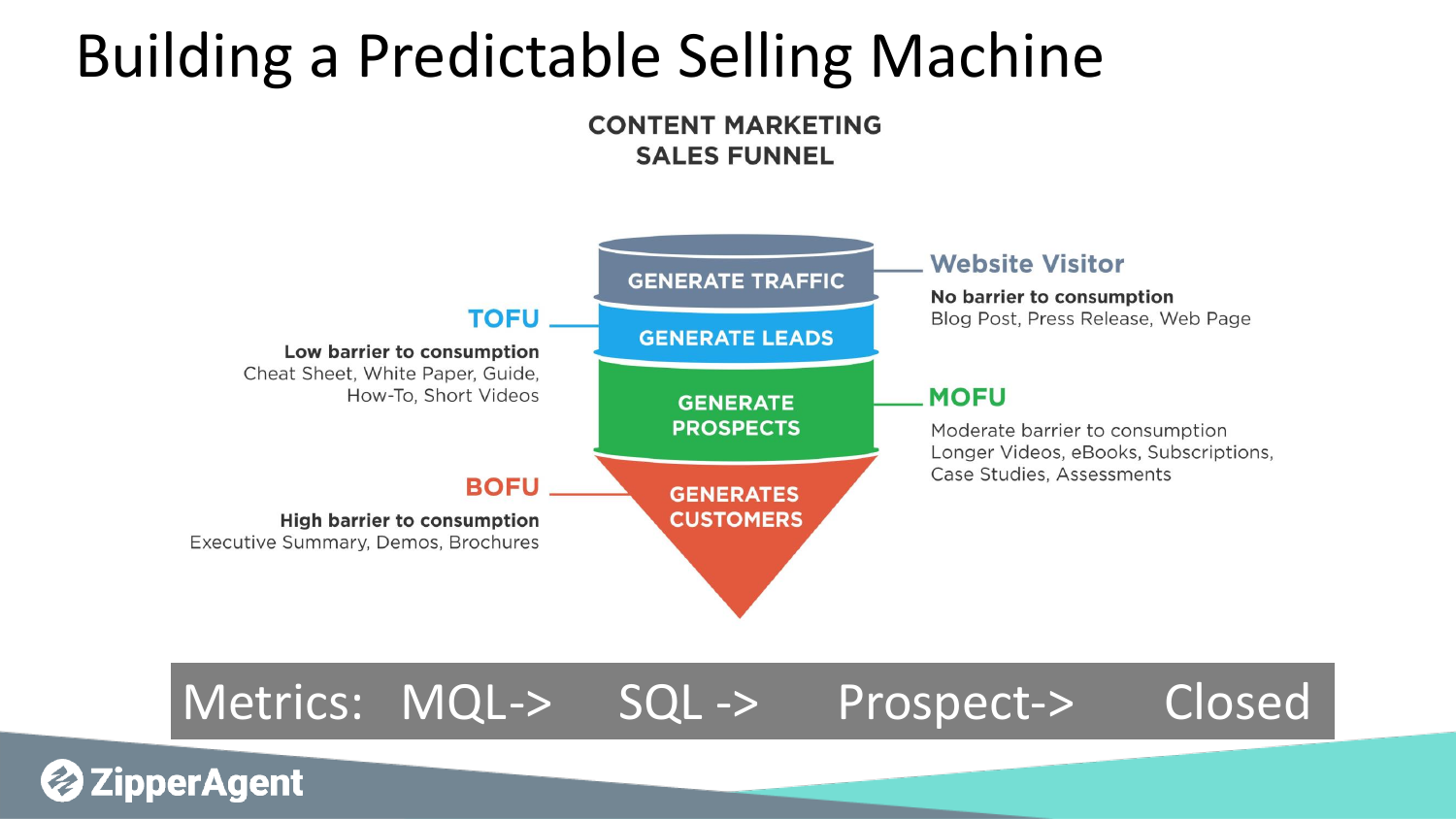### Prospect to Customer

# **BANT**

#### HOW TO QUALIFY YOUR LEADS



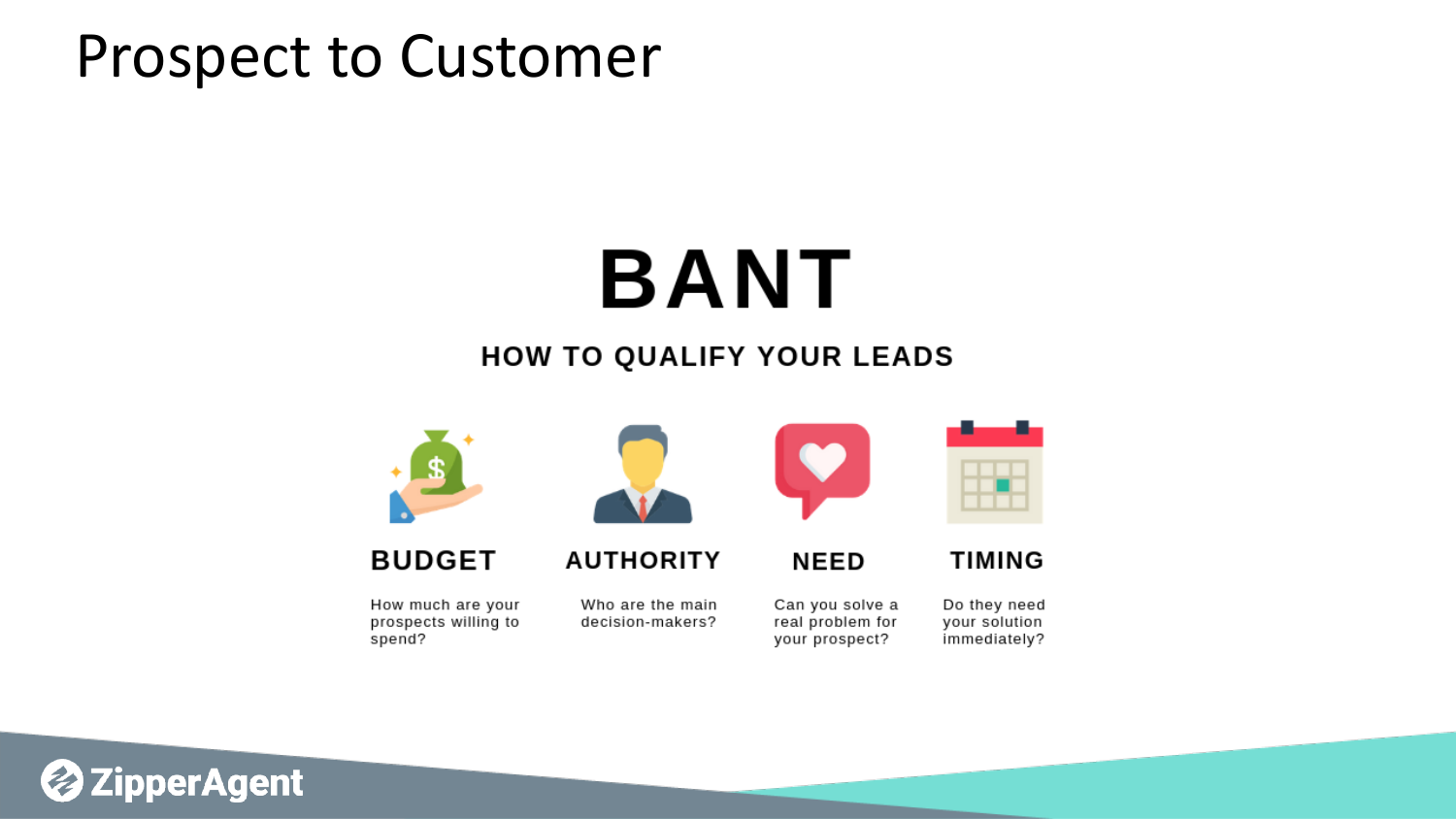# Not hiring 2-3 salesperson initially, instead wanting to hire a VP of Sales

1 Sales Rep = Repeat-able 2-3 Sales Reps = Repeat-ing

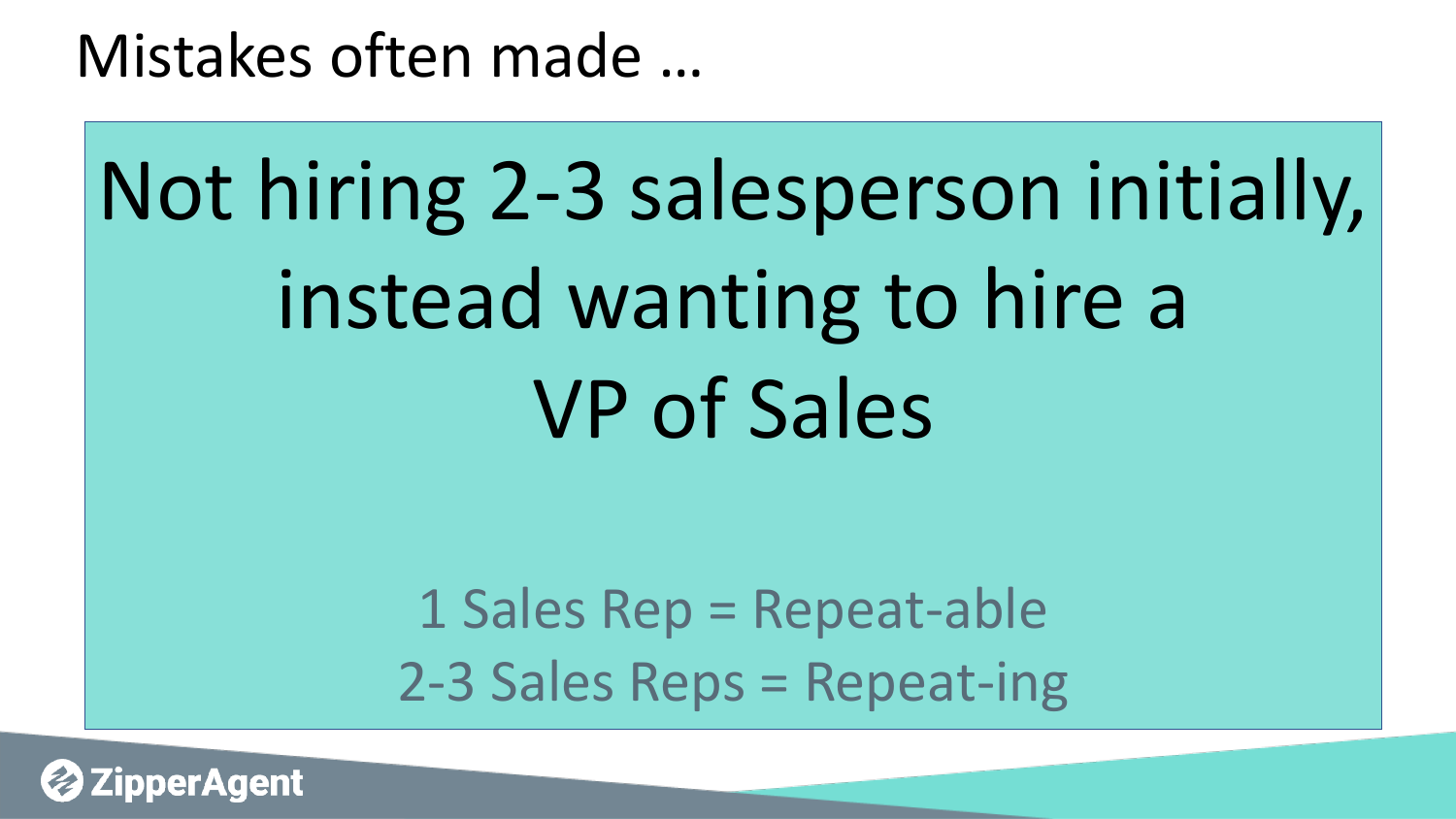# Initial Salesperson – Needs to be a Pathfinder

- First Salespeople on your team is not an ordinary sales person, they don't follow a playbook
- They have to create and evolve the **playbook (sales model)**
	- Target market
	- Target company or person
	- Messaging
	- Sales motion
	- Pricing

perAgent

- Features needed
- Battle Cards

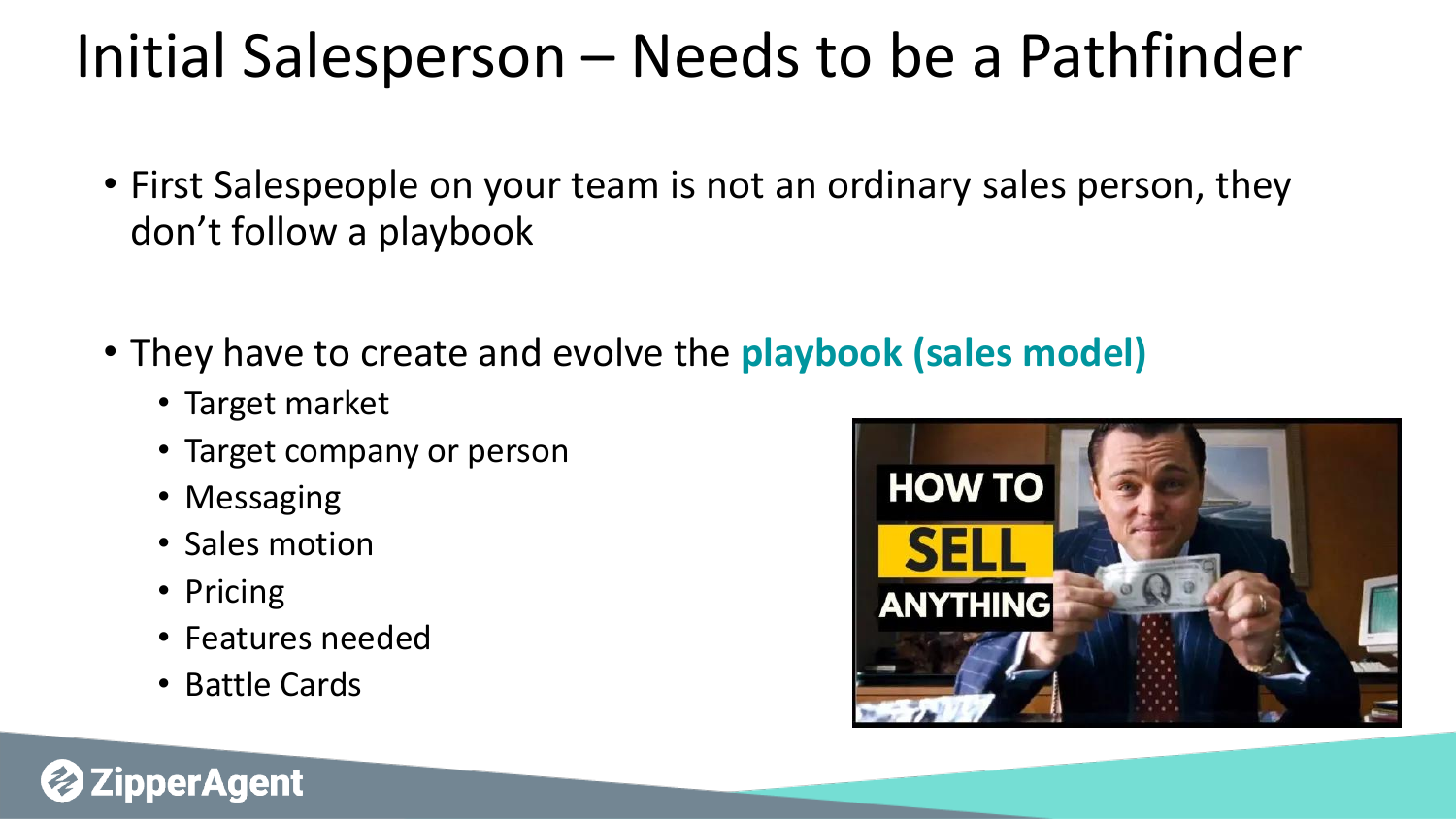# Don't Jump Ahead

### Expanding Sales before Product Market Fit.

Hiring too many salespeople before the sales process is working.

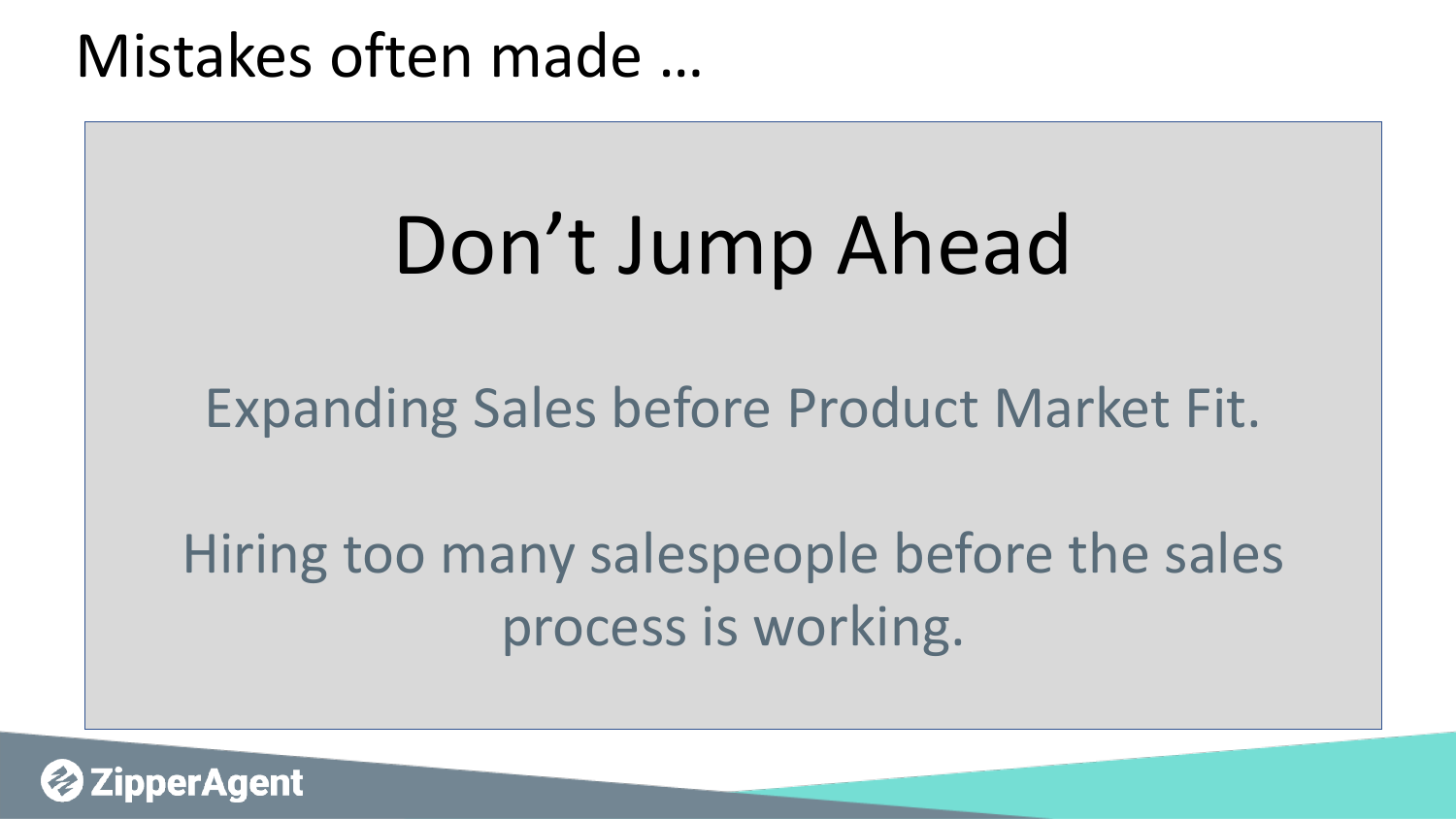Metrics are important MQLs, SQLs, CAC, LTV, ASP .. Revenue per Lead .. Productivity per Rep ..

## But only at the right time in the journey

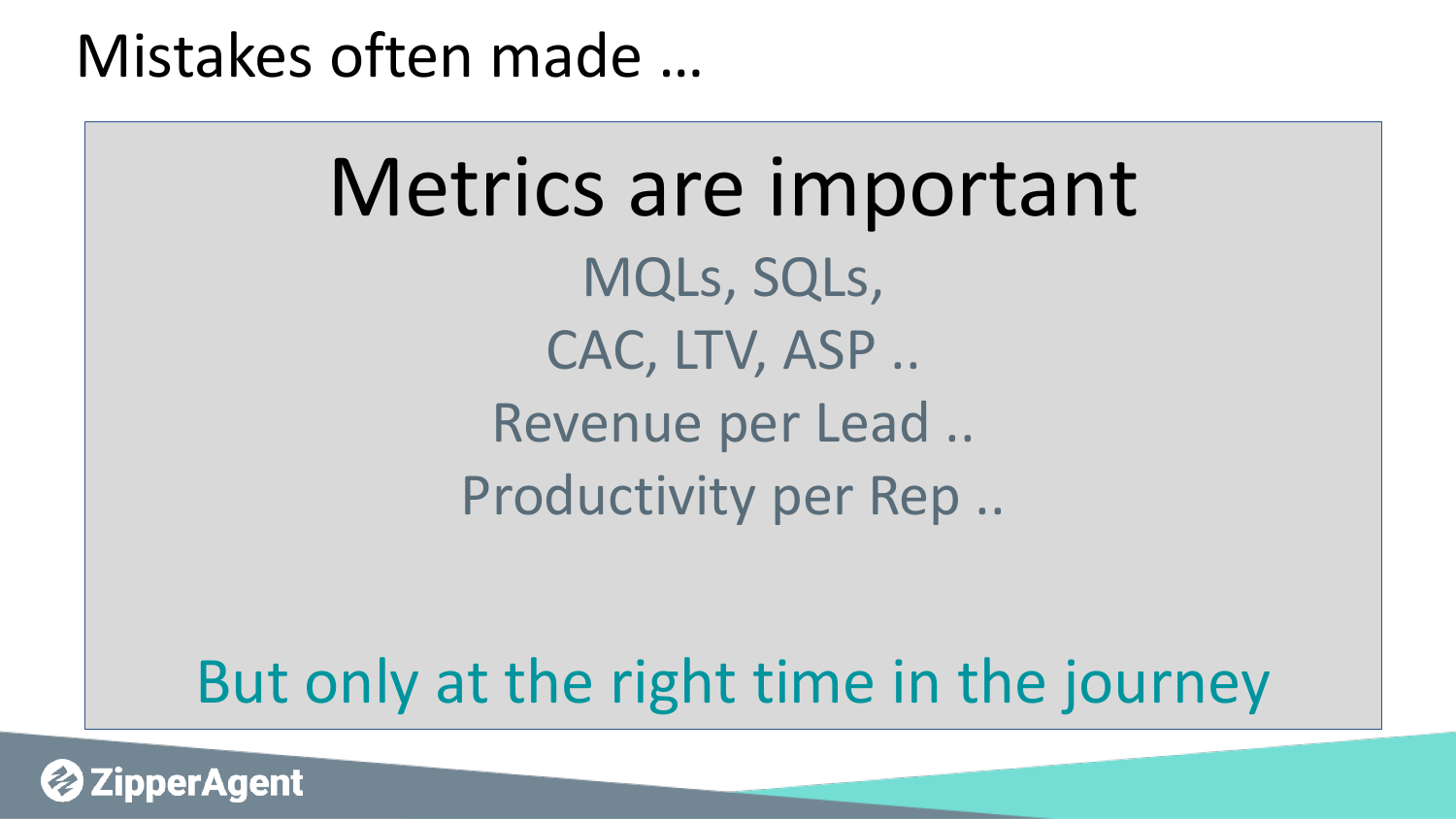## Just do it…but remember to have fun!